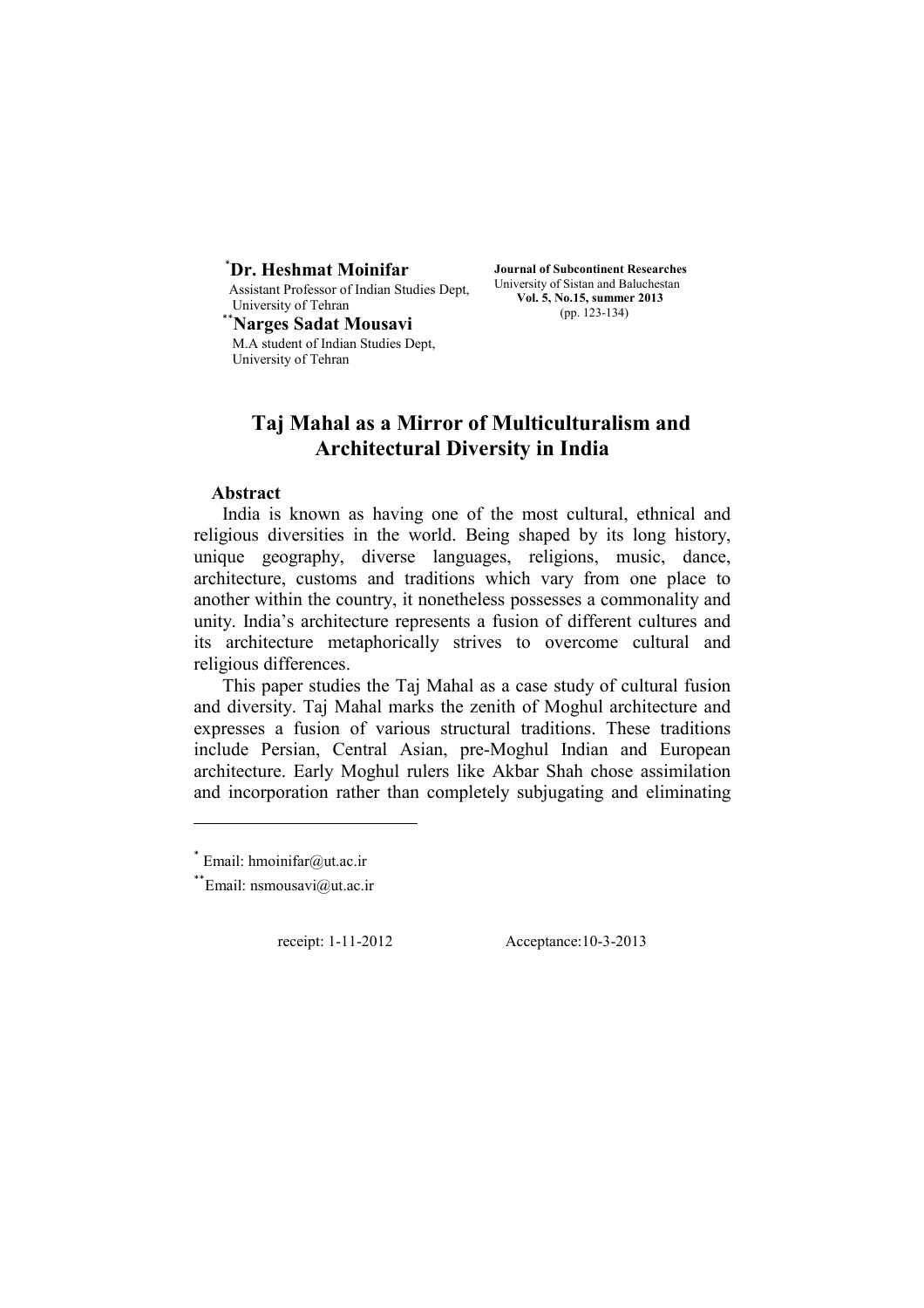the Pre-Islamic culture of India. The architectural diversity seen throughout India is a reflection and representation of the diversity and multiculturalism seen in Indian society. By scrutinizing on the Taj Mahal monument, we observe how multiculturalism in India has had strong effects on cultural identity of India including its architecture.

**Keywords:** architectural diversity, multiculturalism, Shahjahani (Akbari) architecture, Taj Mahal.

# **Introduction**

According to the UNESCO Universal Declaration on Cultural Diversity, multiculturalism is defined as a concept which would take in equality, harmony, diversity, and opportunity to public realms. The growth of multiculturalism is largely attributable to the 20th century but international recognition could be seen through UNESCO Universal Declaration on Cultural Diversity of the year 2001. This Universal declaration recognizes, for the first time, cultural diversity as a "common heritage of humanity" and considers safeguarding of the same to be a concrete and ethical imperative, inseparable from respect for human dignity. (UNESCO Universal Declaration on Cultural Diversity, 2001)

Pandey (2007:2-3) describes multiculturalism as the most significant conviction of the Universal Declaration which is the rising belief that intercultural dialogue is the best guarantee of peace, and the theory of inevitable clash of cultures and civilizations is not right. Multiculturalism has emerged as a facet of changing geo-political environment, which is struggling to get rid of terrorism. Pandey believes that the provisions of multiculturalism in a constitutional system of governance are indeed challenging but its adherence could offer long lasting and practical solution to conflict situations. In any system of governance, ethnic or cultural protection has a subservient role to play with reference to constitutional mandate of peace, stability and good governance. Multiculturalism subtly refers to pluralism, which is mainly religious and ethnic but carries linguistic, behavioral and cultural elements.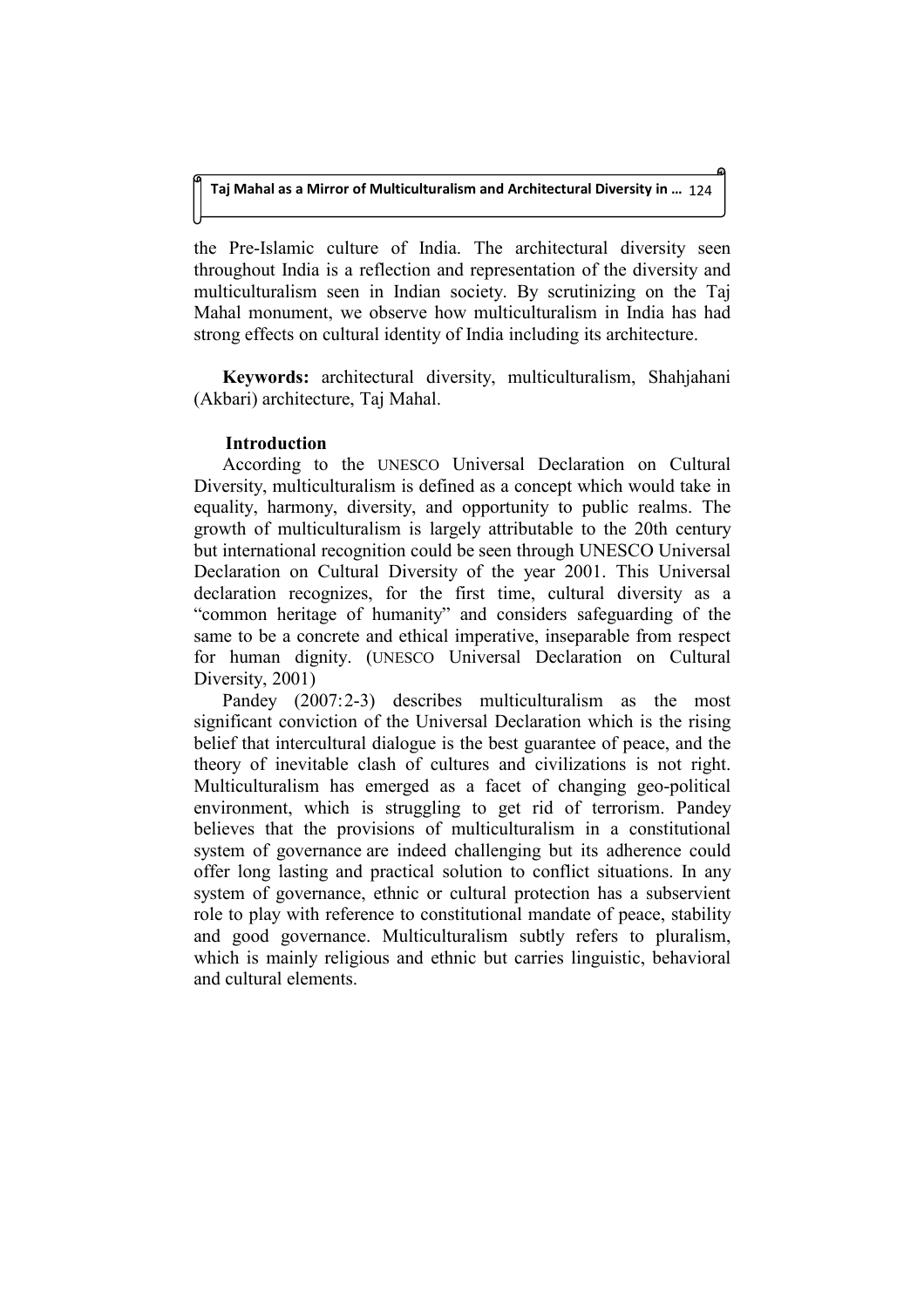# **Multicultural India**

The roots of India's multiculturalism go back to over three thousand years to the first great invasions of South Asia by Indo-Aryan tribes. The pre-Aryan people were more likely proto-Dravidianspeaking ancestors of southern India's modern Tar-nil-speaking Dravidas and may in turn have migrated to India from East Africa. As Wolpert states: "From the remains of Harappa, Mohenjo-daro, and many other Indus Valley archeological sites, we know how cultured they were, with modern sewage systems, hypocaust baths, steatite seals, burnt bricks, and glyptic art." (Wolpert, 1999: 575) Thus Indian history's first multicultural fusion was a merge of Aryan and pre-Aryan values and organizations, which through intermarriage across the eastern Gangetic plain caused the coming out of that intricate faith called Hinduism, with its gods and goddesses, caste, outcaste, and class systems, and sacred Vedic, epic, and mythological literature. (Ibid, 57<sup>y</sup>)

#### **The Mauryas**

In 326 B.C. Alexander the Great, crossed the Indus valley with a powerful Macedonian army that occupied minor kingdoms of Punjab. The first aboriginal ruler, Chandragupta Maurya, unified all of northern India in the awakening of Alexander's rapid pulling out. Hellenistic influences continued to be reflected in Buddhist art and the Bactrian Greek coins found in the entire region, but other than that, Alexander's impact on Indic civilization was little. (Ibid, 576)

#### **The Moghuls**

As Wolpert (Ibid, 576) states: The Mauryan unity lasted 150 years until India was again invaded from the northwest, first by Greco-Bactrians, then by Scythians, Pahlavas, and Central Asian Kushanas, each of whom added fresh genes and weaponry to Indic civilization. None of them brought lasting change, nevertheless, because of India's vast and rich cultures, it managed to overcome and conquer its conquerors with its affluence, affection, and rich wisdom. The great exception was the Muslims, who first invaded India in 711 A.D., and in 1526, at the dawn of the great Moghul Empire, started the last movement in their conquest of India. Since Islam, like Hinduism, is a comprehensive way of life, which unites its followers within a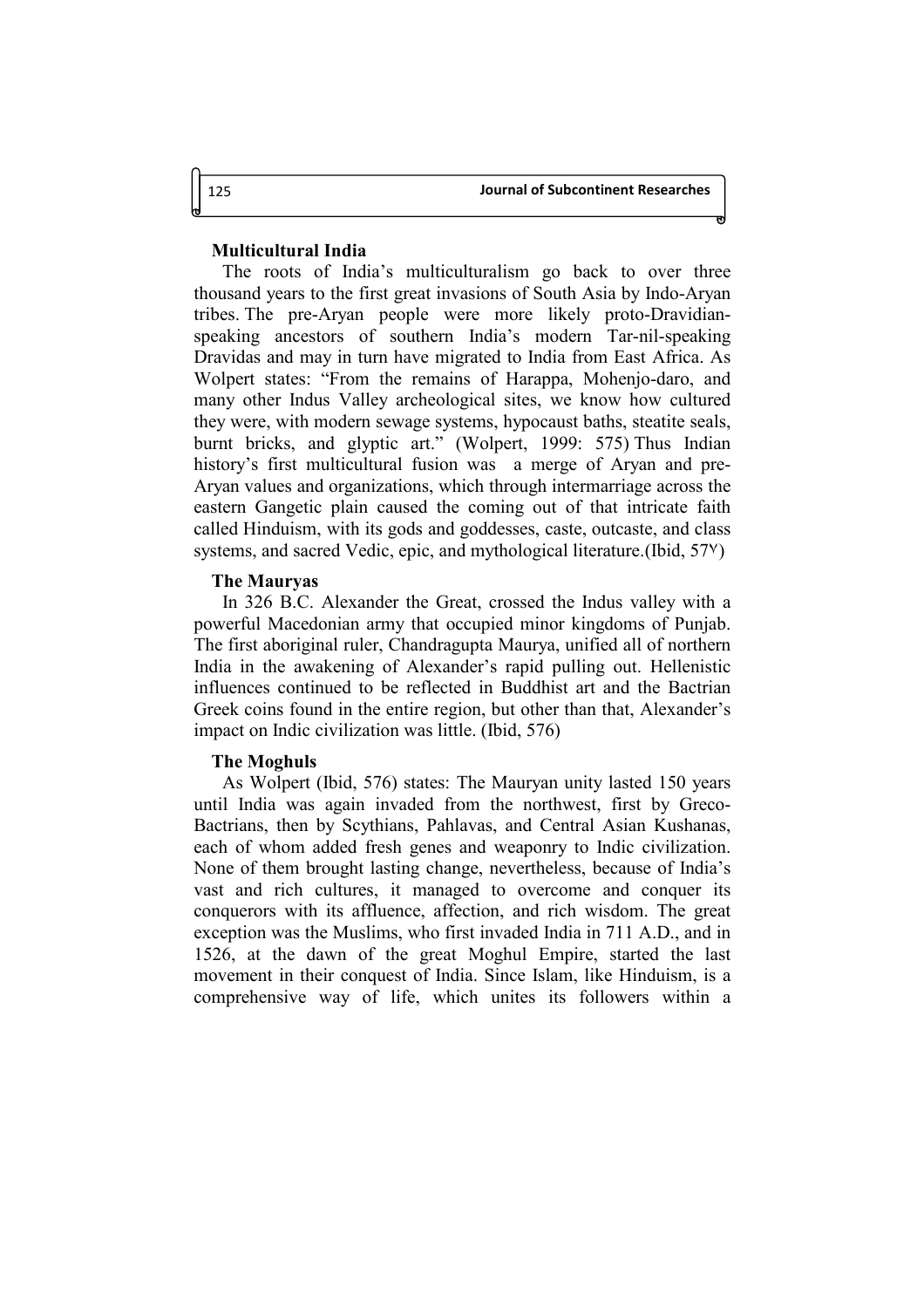universal 'community' of brothers who worship the one God, Allah, a portion of its divine book is preserved in Arabic in the Quran, which was revealed to the prophet Muhammad. Islam's monotheism and social-democratic ideals contrast sharply with Hinduism's many gods and a caste system based on inequality and isolation; doctrinal differences often led to violent conflicts, which spread and continue to plague India and certainly all of South Asia today. Most villages were cells of multicultural synchronization during the era of Moghul rule and continue to be so in many states of modern India. The great world faith of Sikhism, started by Guru Nanak in the Punjab in the sixteenth century, may be viewed as the most important syncretism of Hinduism and Islam, although devout Sikhs insist on its uniquely inspired origins. Indian Muslim historians persist, furthermore, that immoral British imperial policies of divide and rule alone brought Pakistan to life and that communal conflicts in India were generated by economic utilization or fights over jobs, food, and housing rather than by religious hostility. Having more than one billion population and at least fifteen major languages, India's republic is nearly a continent than a country, much more a nation as Westerners recognize it. And in this Indian civilization, we are presented with models of rich and pacific multicultural heritage.

# **Influence of Islamic Culture on Indian Life**

Every new attack of race or thought found the Indian nature more flexible than before, and hurried the process of synthesis. At its worst cases, the procedure led to an unconscious blending; and at its best, it brought a new and crude way of life. And as Ali describes it to be: "The process of conflict and synthesis, but intensified a thousand times, occurred with the advent of Islam in India." (Ali, 2000: 12) The impact of Islam on India was profound and thoughtful. The contact between new and old ideas forced sensitive minds to think anew about the questions in life. New religions and philosophies became visible to mark the synthesis between Hindu and Islamic thoughts. He states: "The history of India in the Middle Ages is in fact a story of assimilation and synthesis. At first under the Pathans and later on a wider scale under the Moguls, this is unmistakable in the evolution of customs and conduct, fashions and festivals, in the very preparation of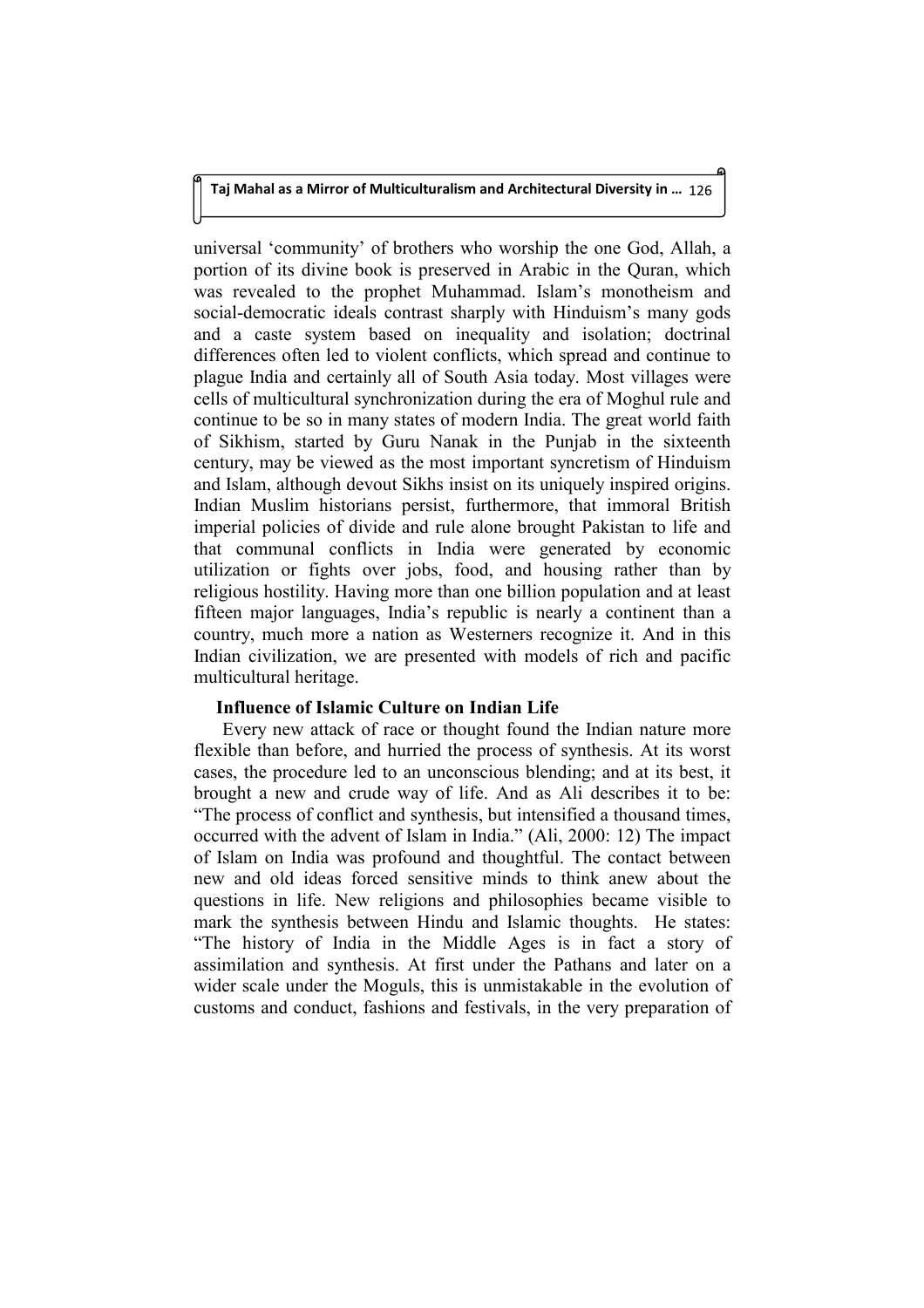food and in social and household affairs. In the matter of dress, a new costume was evolved which shows hardly any trace of Arab or central Asian influence." (Ibid, 14) And this synthesis was seen in their language, music, art, architecture, social and personal manners to an extent that Baber called this new way of life "the Hindustani way".

### **Architectural Influence**

Another evidence of synthesis between ancient India and the Moghuls was the development of architecture in northern India in the Middle Ages in comparison to the purely Hindu style found in the south. The temples of southern India show an entirely different style from the north. This does not entail that there is any single style which can be distinguished as northern or southern. It only means that, although there are a lot of differences and variations, southern architecture shows an essential identity in concept and structure. As Kabir states: "The palaces, forts, and tombs of northern India during the Middle Ages show traces of Persian influence, but in spite of their similarity to Persian models, they reveal features that are alien to the ideals of Persian architecture.Though influenced deeply by Persian tendencies, they have their basis in the traditions of ancient India." (Kabir, 1944: 25)Northern temple architecture shows traces of curved lines, arches and circles. Though domes are rare, but the turrets are still different from the south to an extent that one could observe a similarity between the mosque and the temple in the north such that they are both well-versed by a spirit of harmonyand blendand union of the two styles.

This is how Kabir describes the architecture of the north: "Economy of sculpture and other decoration in the north is not a mere accident. The emphasis is on symmetry of lines and balancing of masses. Volumes have been so disposed as to create an impression of uniformity. Architecture in the north centers on a basic idea. Its value lies in harmony of structural achievement rather than in the splendor and variety of the constituent units. It is remarkable that this synthesis could be achieved even in the case of temple architecture." (Ibid, 26) One could say that the influence was not one-sided and while Moghul styles influenced old Indian traditions, they in return deeply affected the nature of Moghul architecture in India. "One of the main characteristics of Moslem architecture was its simplicity and severity.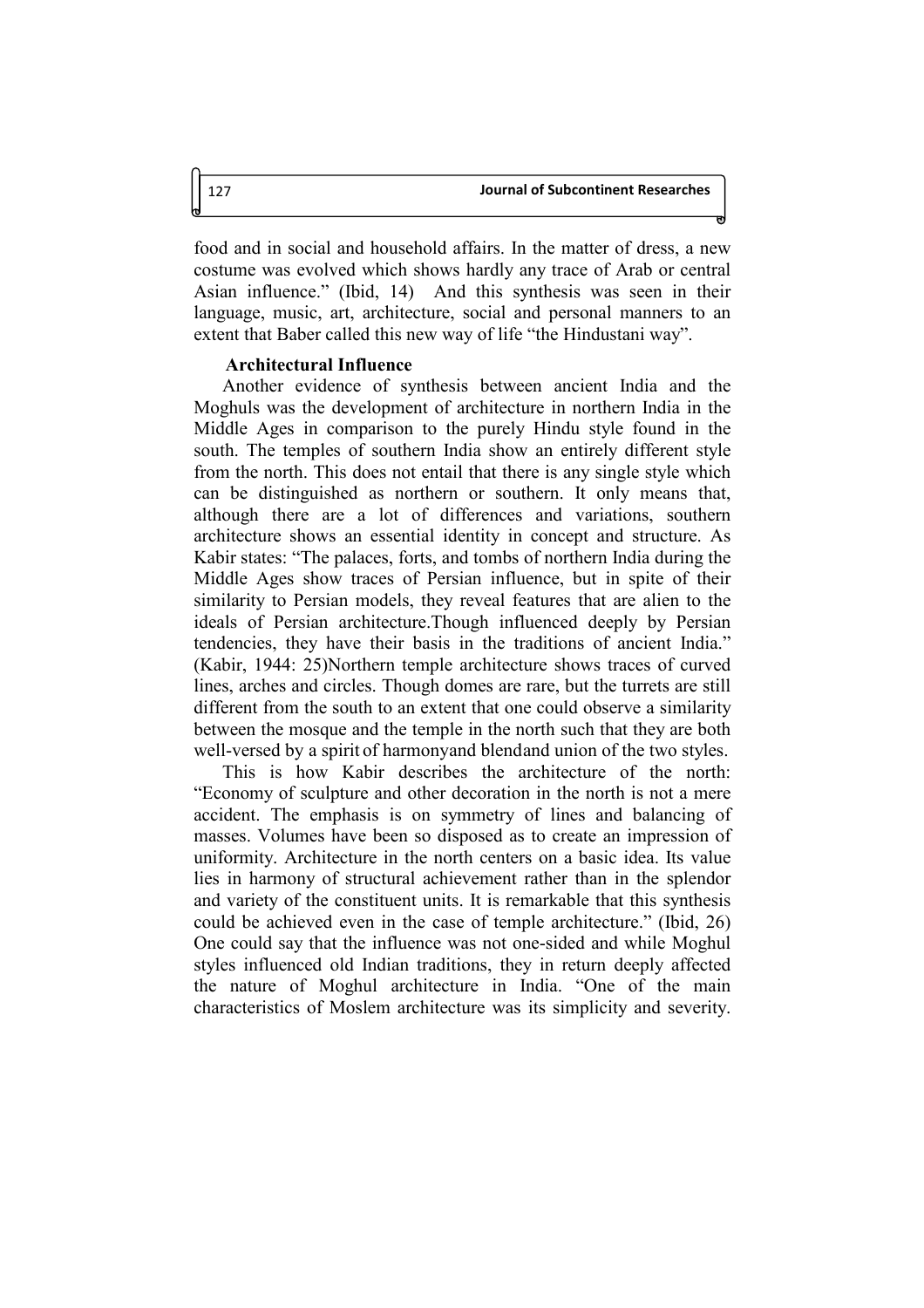Line meets line with an austere grace in which there is hardly any room for superfluous decoration. Even where there are embellishments, these take the form of geometrical patterns or calligraphy raised to a fine art. In the architecture of northern India this general principle undergoes an almost revolutionary change." (Ibid) A great example of this synthesis of the two styles and a mirror of multicultural blend and union can be seen in miracles of architecture such as the Taj Mahal.

## **The Taj Mahal**

"TheTajMahalistheMoghuls'greatcontributionto world architecture, and, as the contemporary sources reveal, it was conceived as such from the very beginning." (Koch, 2005: 128) Tagore called it a "teardrop on the cheek of time", and World-traveler Eleanor Roosevelt felt that its white marble "symbolizes the purity of real love." (Begly, 1979: 7) Not only was the monument to be a splendid burial place for Mumtaz Mahal, Shah Jahan's beloved wife, but also it was to bear witness to the authority, might and splendor of Shah Jahan and the Moghul rule. As Edensor argues in his book entitled: Tourists at the Taj: Performance and Meaning at a Symbolic Site, the Taj is an ideal site to study the intersection of history and tourism within the interplay of native and global culture and economy, having different kinds of narratives from the Western tradition and Taj's romantic associations and its place within architectural history, and the Western claim on the building as a world treasure owned by humankind universally, or to the variegated Indian hold on the Taj as a mosque or as a monument of India's history, and as a site of national heritage and pride. (Edensor, 1999: 239)

## **Persian Architecture as Expressed in the Taj Mahal**

Several elements of the Taj Mahal can be recognized as Persian traditions. One element is the chaharbagh, the four quartered garden that is placed in front of the actual mausoleum which we call the Taj Mahal. The layout of the Taj complex and the apocalyptic imagery running through the Koranic inscriptions strongly suggest that the monument was conceived as a vast allegory of the Day of Resurrection, when the dead shall arise and proceed to the place of Judgment beneath the Divine Throne. (Begley, 1979: 25) The architects of this monument took this one step further with the addition of not only the garden but of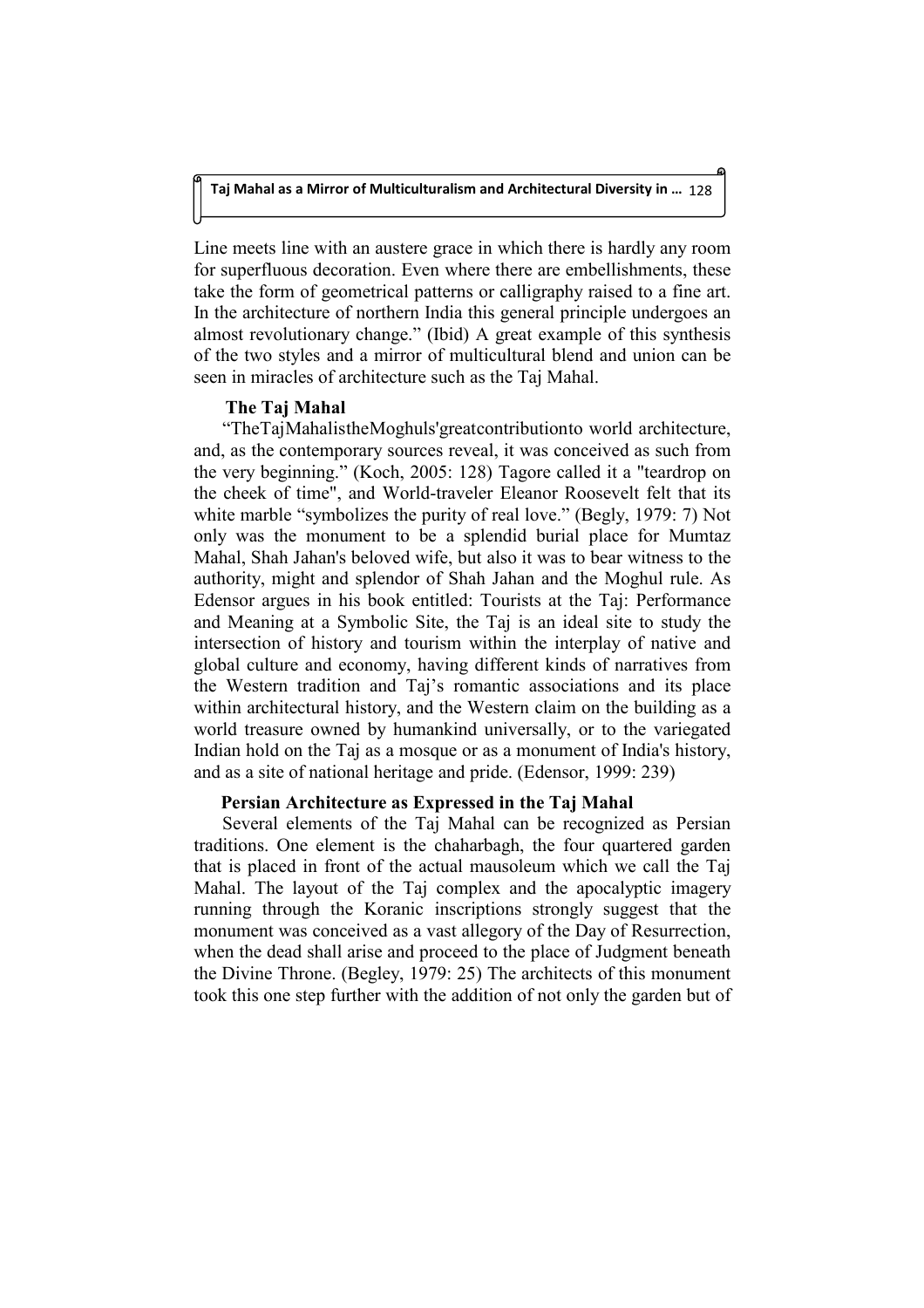many inscriptions of those Quranic Paradise verses which decorate the mausoleum.Other Persian elements include the half and double domes, the irregular octagonal plan, and grand apses and alcoves. Despite these many extraordinary Persian contributions, the overall structure is said to be Moghul Indian and originated from the Akbari style, which first developed during Akbar's rule.

### **Paradisiacal Garden**

The garden is laid out in geometric shapes by paved walks and long marble pools radiating from an elevated square tank in the center. The walks and pools are flanked by rows of trees that originally must have alternated slender cypresses or other evergreens with flowering deciduous varieties.The sixteen outlying squares are bounded by hedges, each becoming a little secluded paradise, a word borrowed from the Persians. One calls to mind the sparse planting seen in gardens pictured in the fifteenth-century Iranian miniatures. (Lancaster, 1956: 10) The concept of the paradisiacal garden house is uttered in the delicate flowers that appear on the dados, at the eye level of the beholder.They are carved in affective detail and symbolize naturalistic but not necessarily identifiable botanical species that transform the lower walls of the mausoleum into ever-blooming paradisiacal flower beds. (Koch, 1997: 157)The naturalistic decoration finishes in the interior, in the central group of the cenotaphs of Mumtaz and Shah Jahan and the screen that surrounds them. These are covered with spectacular flowers and plants inlaid with semi-precious stones, which were called parchin-kari by the Moghul.In the Taj Mahal, every aspect of the architecture chains the concept of the paradisiacal mansion. It is expressed in the overall planning of the complex. The waterfront garden was realized in perfect forms; thus it was raised to a level above the orb of earthly matters. The concept of the house also presides over the elaborate writings that show verses of the Quran that focus on themes of the Day of Judgment, mercy of God, the reward of the faithful, and Paradise ideas.

#### **Shahjahani Architecture as Expressed in the Taj Mahal**

To appreciate fully the architecture of the Taj, it should be viewed in the light of the Islamic building tradition. The Moslems patterned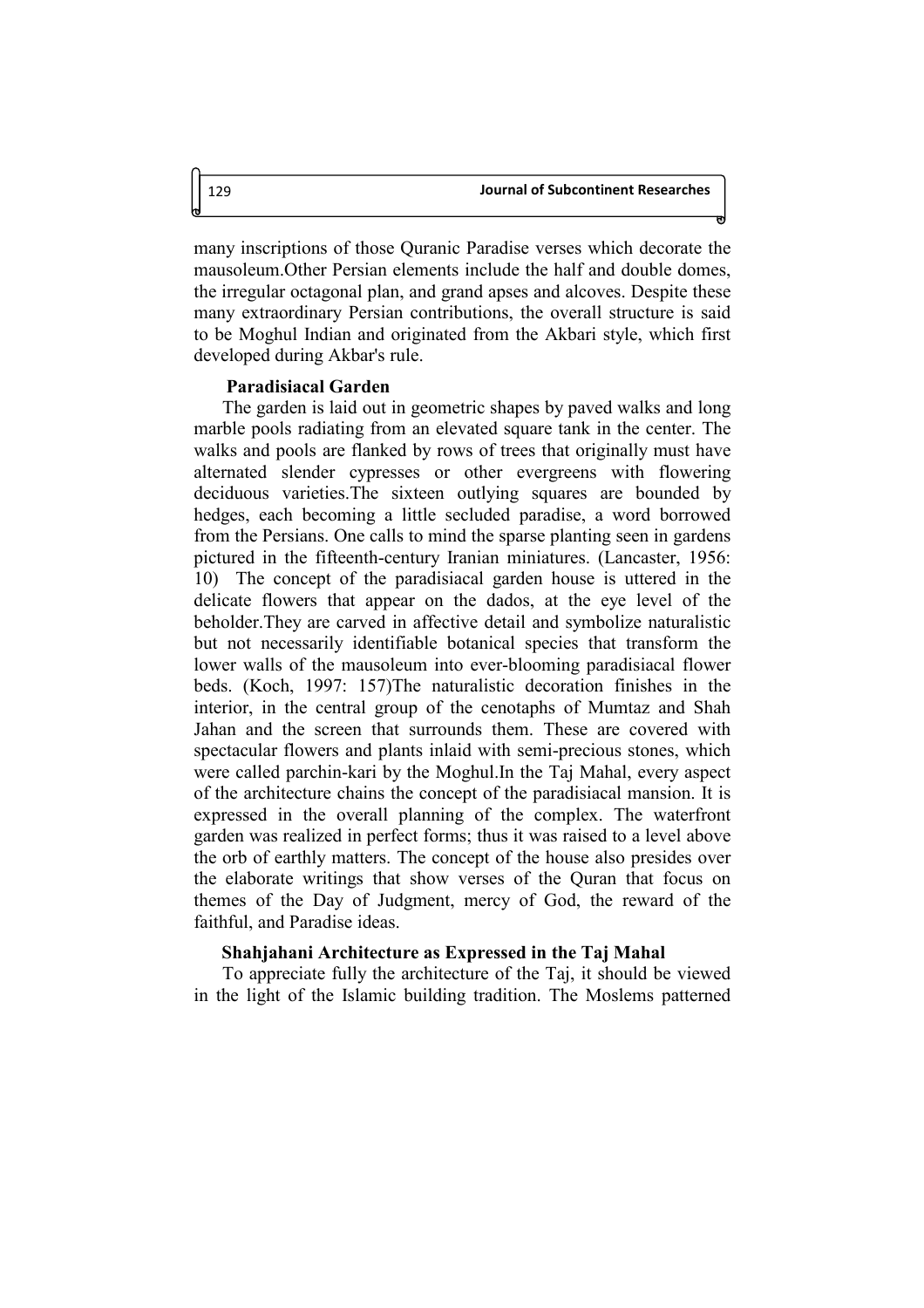their monuments after those of the Byzantines, just as the Romans had based theirs upon the buildings of the Hellenes, only with this difference: whereas the Romans borrowed anything and everything without reservation, the Moslems took only what fitted in with their orthodox ideas, modifying the remainder in such a way so as not to oppose their dogma. (Lancaster, 1956: 9) The principles of Shahjahani (Akbari) architecture, which interrelate directly with one another, can be identified as follows: firstly, geometrical planning and secondly: bilateral symmetry, namely, 'qarina', an Arabic word that expresses the notion of coupling and counterparts but also of mixing, thus fitting conceptually into the ideas of universal harmony that played a great role in the majestic ideology of Shah Jahan. In a typical Shahjahani qarina scheme, two symmetrical features, one mirroring the other, are arranged on both sides of a central, dominant feature. Thirdly, hierarchy: This is the superseding principle, which governs all the others. Fourthly we can realize proportional formulas expressed in triadic divisions. Fifthly: uniformity of shapes, ordered by hierarchical inflections. And sixthly and seventhly we can realize rich attention to detail and selective use of naturalism respectively, and last but not least symbolism can be understood. (Koch, 2005: 139)

First, a rational geometry is made certain by the use of grid systems based on the Shahjahani architecture. Different modules are used for the garden and the subsidiary gate to the garden. Each element plays a vital part in the composition; if just one part were missing, the balance of the entire composition would be shattered. Bilateral symmetry dominated by a central intonation has generally been known as an ordering standard of the architecture of rulers aiming at complete supremacy a symbol of the ruling force that brings stability and concord. Second, there is perfect symmetrical planning with accent on bilateral symmetry (qarina) along a central axis which is placed as the main feature. The main axis running north-south is represented by the garden canal and the bazaar street in its extension. (Jairazbhoy, 1961: 63) Third, triadic divisions bound together in proportional formulas resolve the shape of plans, elevations, and architectural ornament of the Taj. "A leitmotif is the tripartite composition consisting of a dominant feature in the center flanked by two identical elements; the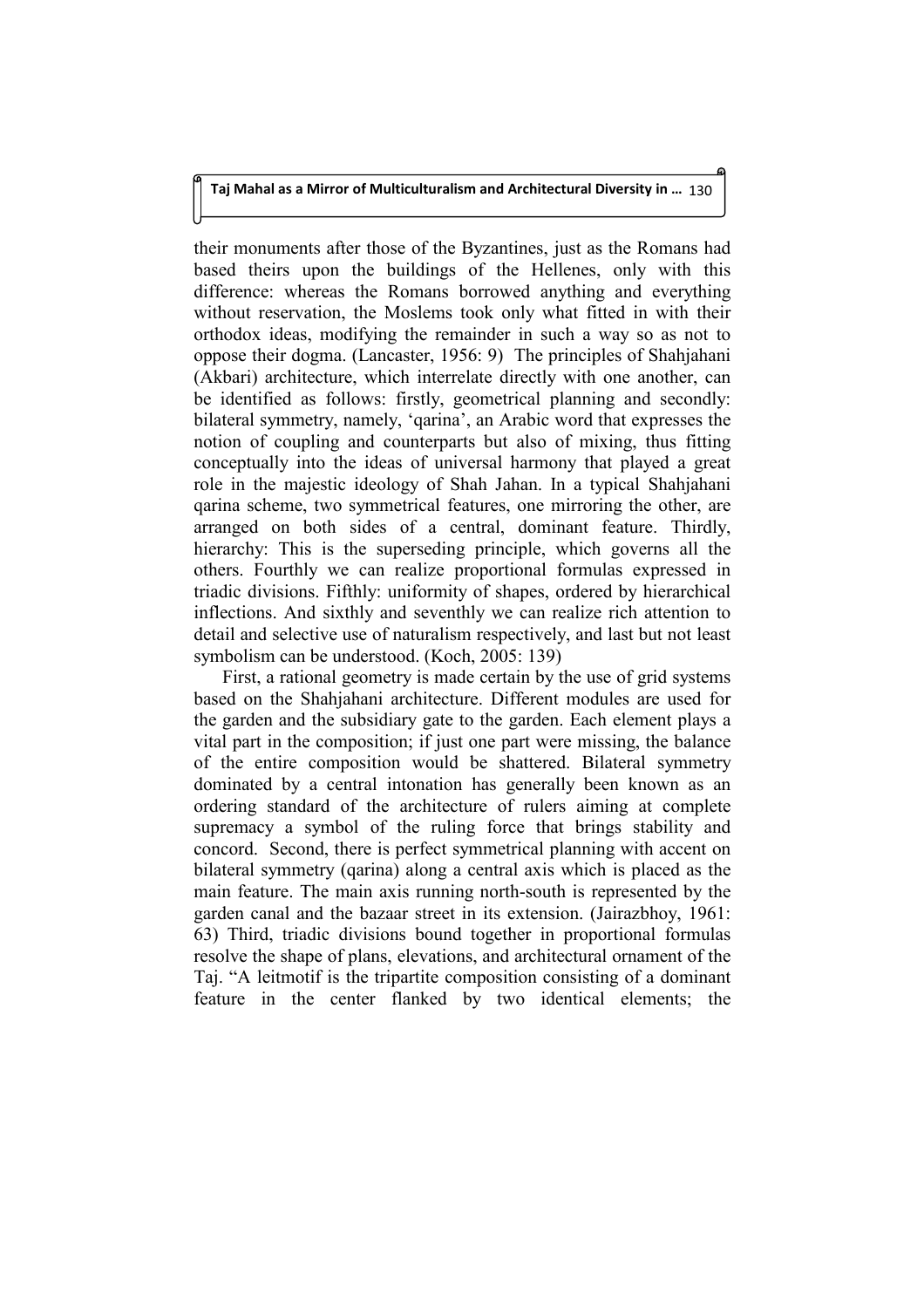configuration relates in turn to hierarchy as well as to qarina (symmetry)." (Koch, 2005: 140) Fourth is the hierarchical grading of material, forms, and color down to the ornamental detail. Particular striking is hierarchical use of color: the only building in the whole complex faced entirely with white marble is the mausoleum. All the subsidiary structures of the Taj complex are faced with red sandstone; special features such as domes may be clad in white marble. This hierarchic use of white marble and red sandstone is typical of imperial Mughal architecture, but here it is explored with matchless cleverness. It represents the clearest link to pre-Islamic Indian concepts and expresses social stratification. The Moghuls elaborated here an architectural praxis that already had been adopted by the early sultans of Delhi and that conforms to older Indian ideas laid down in the Shastric literature.The Vishnudharmottara, an authoritative compilation composed in Kashmir in about the eighth century, recommended whitecolored stone for Brahmin buildings and red for those of the Kshatriyas, the warrior caste: "White, it would seem, is opposed to red as the purity of the Brahmin is opposed to the ruling power of the Kshatriya." (Ibid, 141)The synthesis of the two colors had a positive implication. By using white and red in their buildings, the Moghuls represented themselves in the terms of the two highest levels of the Indian social system: architecturally speaking, they were the new Brahmins and the new Kshatriyas of the age. ( Ibid)

Koch explains the fifth characteristic as the uniformity of shapes, ordered by hierarchical accents: for instance, only one type of columnar support, the Shahjahani column, is used in the entire complex. It has a multifaceted shaft, a muqarnas capital, and a base formed of multicusped-arched panels and is always combined with a multicusped arch which conveys the hierarchy in Hinduism. This uniformity is true of the entire architectural vocabulary and its decoration; it applies to the paneling of the walls with shallow multicusped niches and cartouches, and to the treatment of vaults. (Ibid, 142) One type of decorative facing is used for the main vaults and the half vaults of the mausoleum and gate, a network developed from points arranged in con centric circles, which Shah Jahan's authors described as qalib-kari, or mold work, because in the original plaster form of the vault the pattern was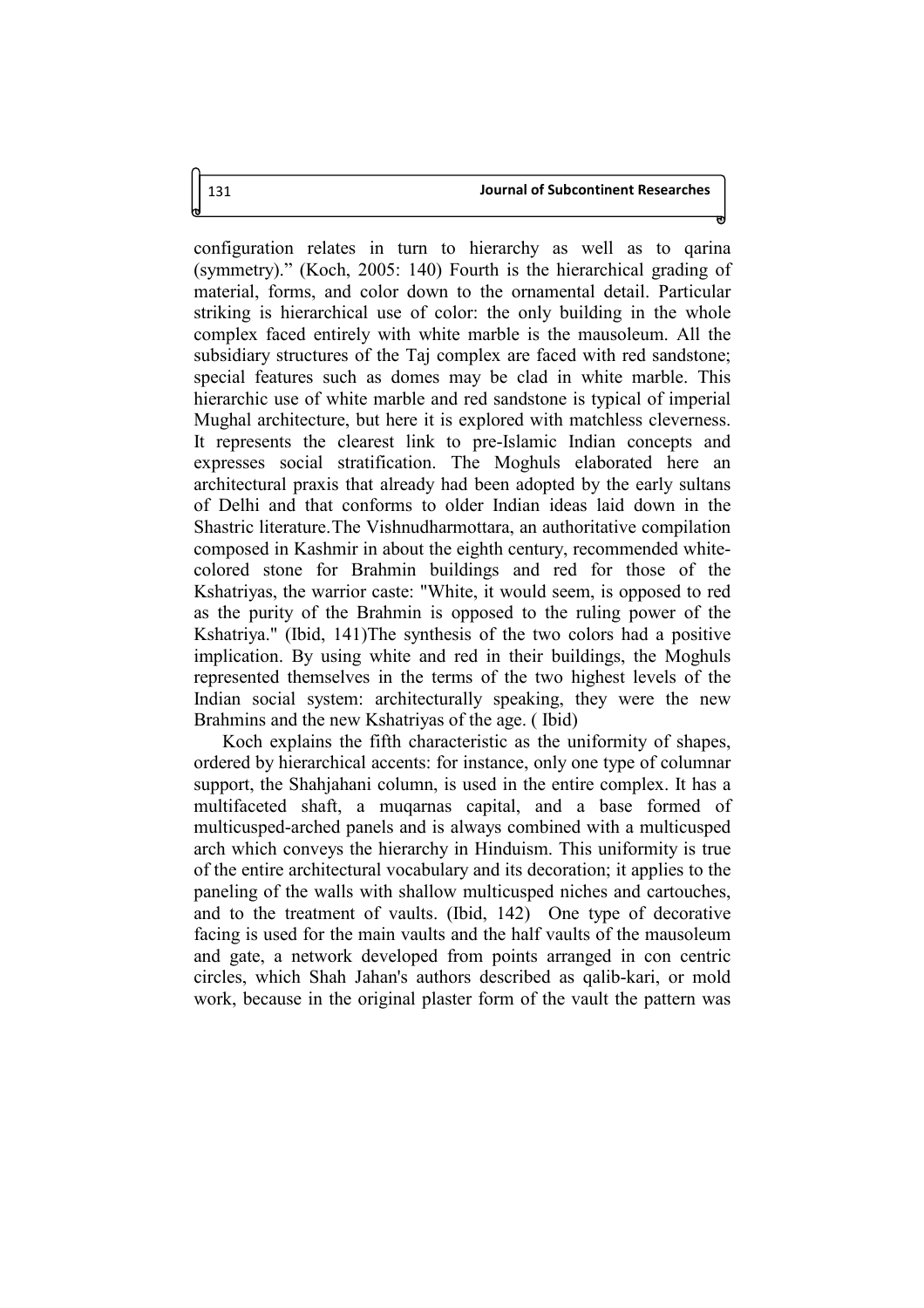applied by means of molds.(Ibid) Sixth, the principle of sensuous attention to detail is expressed mostly in the flowers of the mausoleum dado and in the exquisite gemstone inlay decoration of the cenotaphs of Mumtaz Mahal and Shah Jahan and the screen that surrounds them that shows both Hindu and Islamic motif.

Here ornament remained true to its real objective, to overspread the form in such a way as to reveal, enhance and enliven it, by throwing out over its broad areas intricate networks of exquisite lines and rhythmic figures in clear and joyous hues. Following long-established indigenous techniques, in the Near East and Persia these designs were executed in glazed tiles and faience, and in India-as we have seen-in stone inlay.( Lancaster, 1956: 10)Seventh, in the Taj the selective use of naturalism emphasizes hierarchy. The most naturalistic decor appears in the chief building of the whole complex, the mausoleum. Eighth is the sophisticated representation in the architectural program, the concept of the mausoleum as earthly consciousness of the hall of Mumtaz in the garden of heaven.

# **Pre-Islamic Indian Attributes**

One can see that rather than entirely subduing and destroying the Pre Islamic culture of India, early Moghul rulers like Akbar preferred to assimilate the pre Islamic cultures. Some of the Hindu attributes include Chhatris (elements that top towers, usually with a dome), Guldastas (flower-like elements), and making use of an inverted lotus to decorate the tops of the columns.Another Hindu feature is the frontal view octagonal because the Hindus believe in ten directions. The pinnacle pointing to the heaven and the foundation to the hereafter, plus the eight surface directions make the ten directions. Divinity and royalty are believed to hold sway in all those 10 directions. Hence in Hindu tradition, buildings connected with royalty and divinity must have some octagonal features or the buildings themselves should be octagonal. The third Hindu feature is the dome of the Taj Mahal which has a trident pinnacle made of a metal. This pinnacle has been understood by many to be an Islamic symbol, but some have argued that it is also a Hindu sign. Also the full scale shape of this pinnacle is inlaid in the eastern courtyard.As Knaap States: "A close up of the upper portion of the pinnacle of the Taj Mahal, photographed from the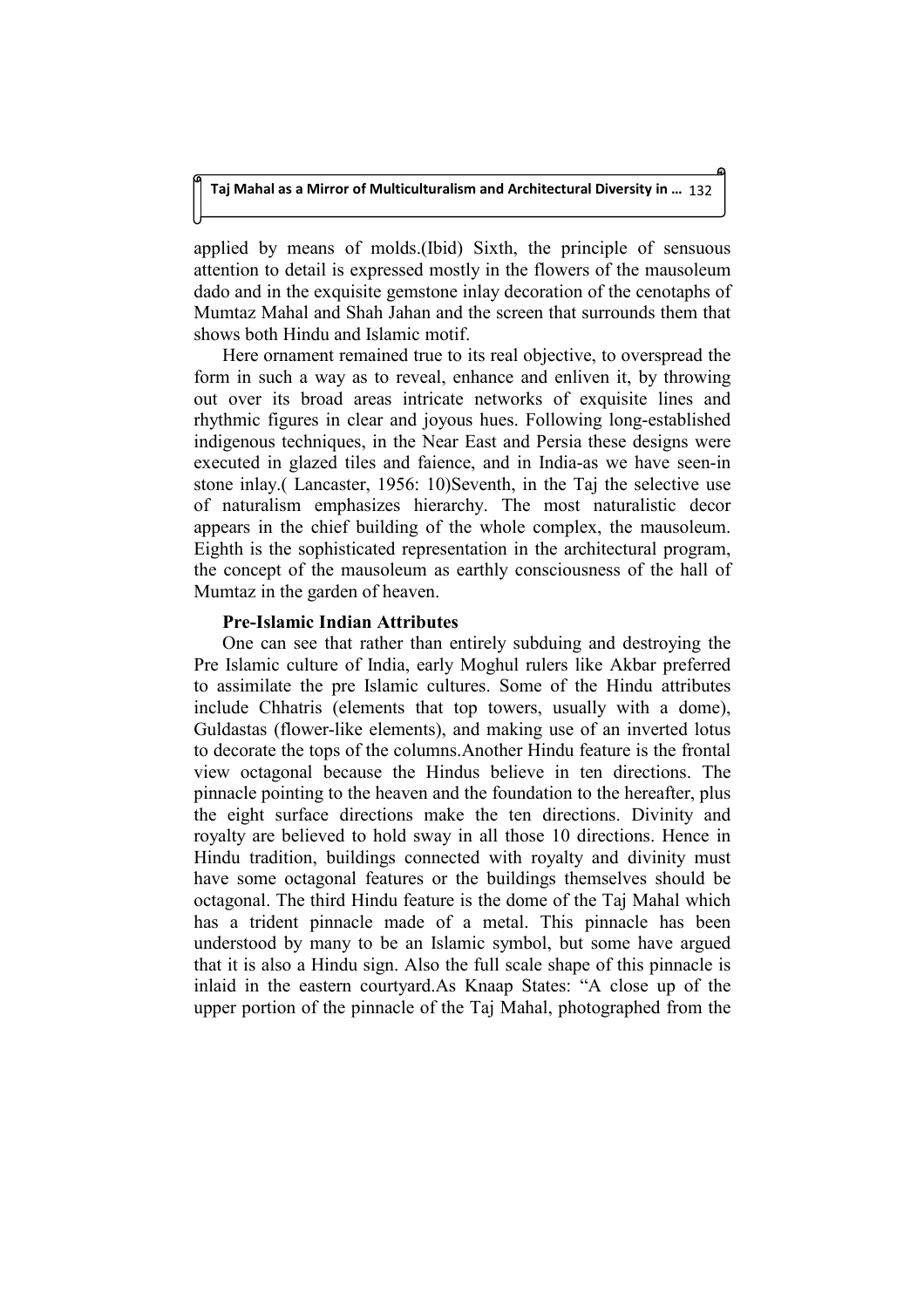parapet beneath the dome. The Hindu horizontal crescent and the coconut top together look like a trident from the garden level. Islamic crescents are always oblique. The coconut, the bent mango leaves under it and the supporting Kalash (water pot) are exclusive Hindu motifs. Also some believe that it is the symbol of Islam with the Allah inscription." (Knaap, 2008) The other Hindu features are the corridors and Dhatura Flower. Corridors are typically Hindu and may be seen in any ancient Hindu capital which have special names for the eight directions and celestial guards assigned to each and the Dhatura flower is also the symbol of Hindu Shiva worship which recalls the "Om" sign.Characteristics of Rajput style arealso visible in the wall decorations and the typical Rajput towers.(Ibid)Last but not least, the interior Paintings painted on the ceiling of some locked rooms in the underground rooms below the marble podium of the Taj Mahal show traces of elephant's trunks, which would point to Ganesh, the God of Hindus.

### **Conclusions**

The Taj Mahal is mainly thought of in terms of Islamic architecture. As mentioned in the examples, although Islamic architecture is more prominent in the Taj Mahal, traces of Persian, Hindu, British and Akbari style are also evident in the structure.The Taj Mahal explicitly represents its spirit and strongest feature of the capability of Islam and its leaders to undertake into foreign regions and bond the best characteristics of the place with their own to create exclusive pieces of art. The Taj Mahal is often renowned as a memorial of love but it can also be viewed as a synthesis of architectural traditions and a memorial of multiculturalism. This can be said about numerous Islamic structures and many architectural monuments though The Taj can be a great example of this. While many of these monuments have been destroyed and forgotten during thousands or hundreds of years, the beautiful synthesis of cultures is again seen in the perfection and astonishment of the Taj and one should not forget to ask oneself that if that sort of fusion were accomplished in the form of an art or architecture, then one would ponder to think of the Taj as a symbol of multiculturalism and cultural diversity and as a solution to today's conflicts and wars throughout the world.